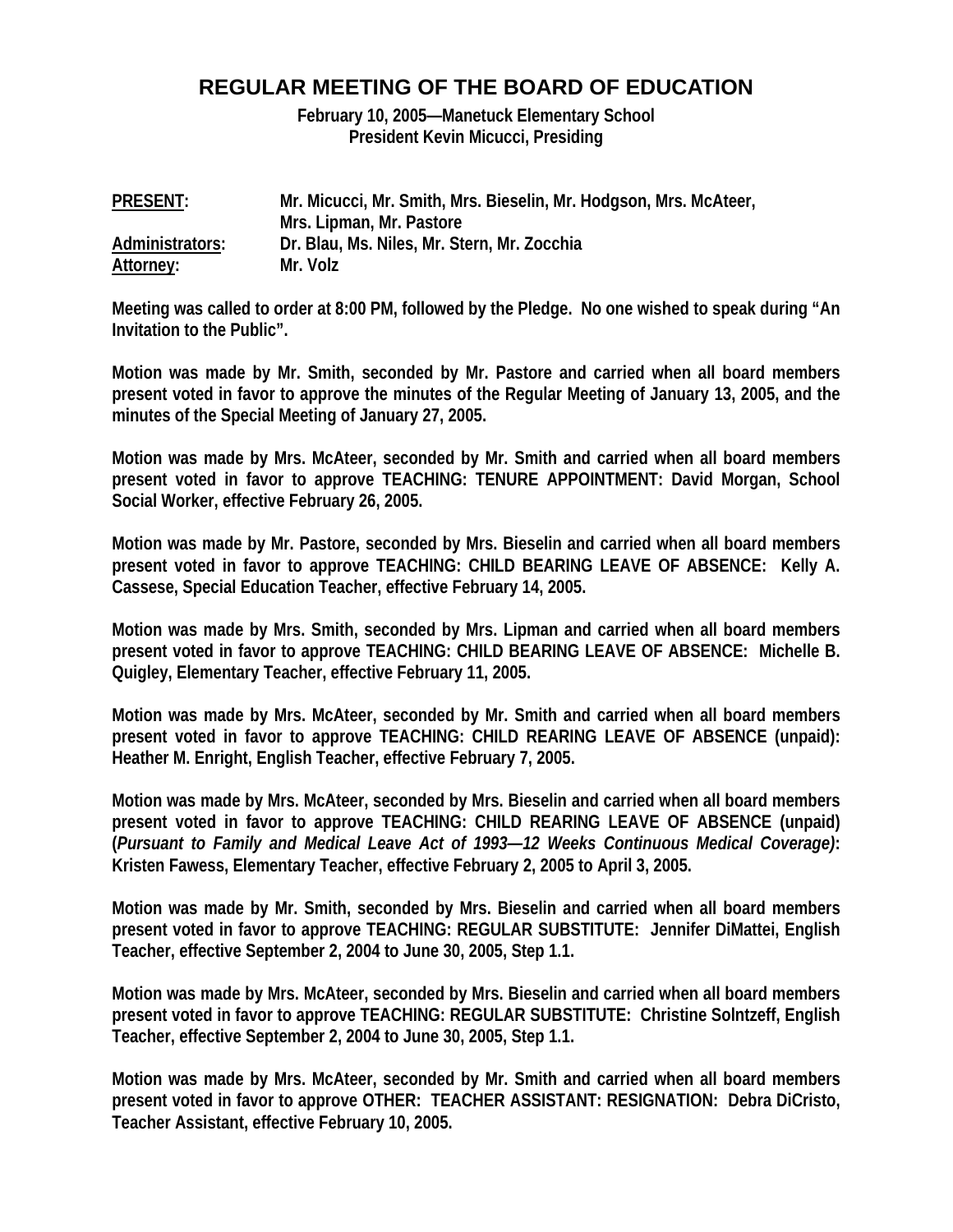**Page 2 Regular Meeting February 10, 2005** 

**Motion was made by Mrs. McAteer, seconded by Mr. Pastore and carried when all board members present voted in favor to approve OTHER: ABOLITION OF POSITION: Be it resolved, that upon the recommendation of the Superintendent of Schools, the following position(s) in the West Islip School District be abolished as follows: Area: Teacher Assistant No. of Positions: 1** 

**Motion was made by Mrs. McAteer, seconded by Mrs. Bieselin and carried when all board members present voted in favor to approve CLASSIFIED CIVIL SERVICE: RETIREMENT: Eleanor Krauss, Principal Stenographer, effective June 30, 2005.** 

**Motion was made by Mr. Pastore, seconded by Mrs. Bieselin and carried when all board members present voted in favor to approve CLASSIFIED CIVIL SERVICE: RESIGNATION: Gaspare Giarraputo, Custodial Worker I, effective February 2, 2005.** 

**Motion was made by Mr. Pastore, seconded by Mr. Smith and carried when all board members present voted in favor to approve CLASSIFIED CIVIL SERVICE: PROBATIONARY APPOINTMENT (***conditional pending fingerprint clearance***): Thomas Moody, Custodial Worker I, effective February 14, 2005, Step 1.** 

**Motion was made by Mrs. McAteer, seconded by Mr. Smith and carried when all board members present voted in favor to approve CLASSIFIED CIVIL SERVICE: PROBATIONARY APPOINTMENT (***conditional pending fingerprint clearance)***: Michael Santerre, Custodial Worker I, effective February 14, 2005, Step 1.** 

**Motion was made by Mrs. McAteer, seconded by Mr. Smith and carried when all board members present voted in favor to approve CLASSIFIED CIVIL SERVICE: PROBATIONARY APPOINTMENT (***conditional pending fingerprint clearance***): Robert Nocella, School Purchasing Agent, effective February 28, 2005, salary \$55,000.** 

**Motion was made by Mr. Pastore, seconded by Mr. Smith and carried when all board members present voted in favor to approve CLASSIFIED CIVIL SERVICE: PROBATIONARY APPOINTMENT: Debra DiCristo, Teacher Aide, effective February 11, 2005.** 

**Motion was made by Mr. Smith, seconded by Mrs. Lipman and carried when all board members present voted in favor to approve CLASSIFIED CIVIL SERVICE: SUBSTITUTE CUSTODIAN (\$8.30/hr.) (***conditional pending fingerprint clearance***): Robert Schwartz, effective January 27, 2005.** 

**Motion was made by Mrs. McAteer, seconded by Mr. Smith and carried when all board members present voted in favor to approve CLASSIFIED CIVIL SERVICE: SUBSTITUTE FOOD SERVICE WORKER (\$6.50/hr.) (***conditional pending fingerprint clearance***): Debora Rabbitt, effective February 8, 2005.** 

**Motion was made by Mrs. Bieselin, seconded by Mrs. McAteer and carried when all board members present voted in favor to approve OTHER: SUBSTITUTE TEACHERS (\$85 per diem): Patrick Tunstead, effective January 31, 2005,** *student teacher;* **Joseph Chiaravalloti, effective February 8, 2005.**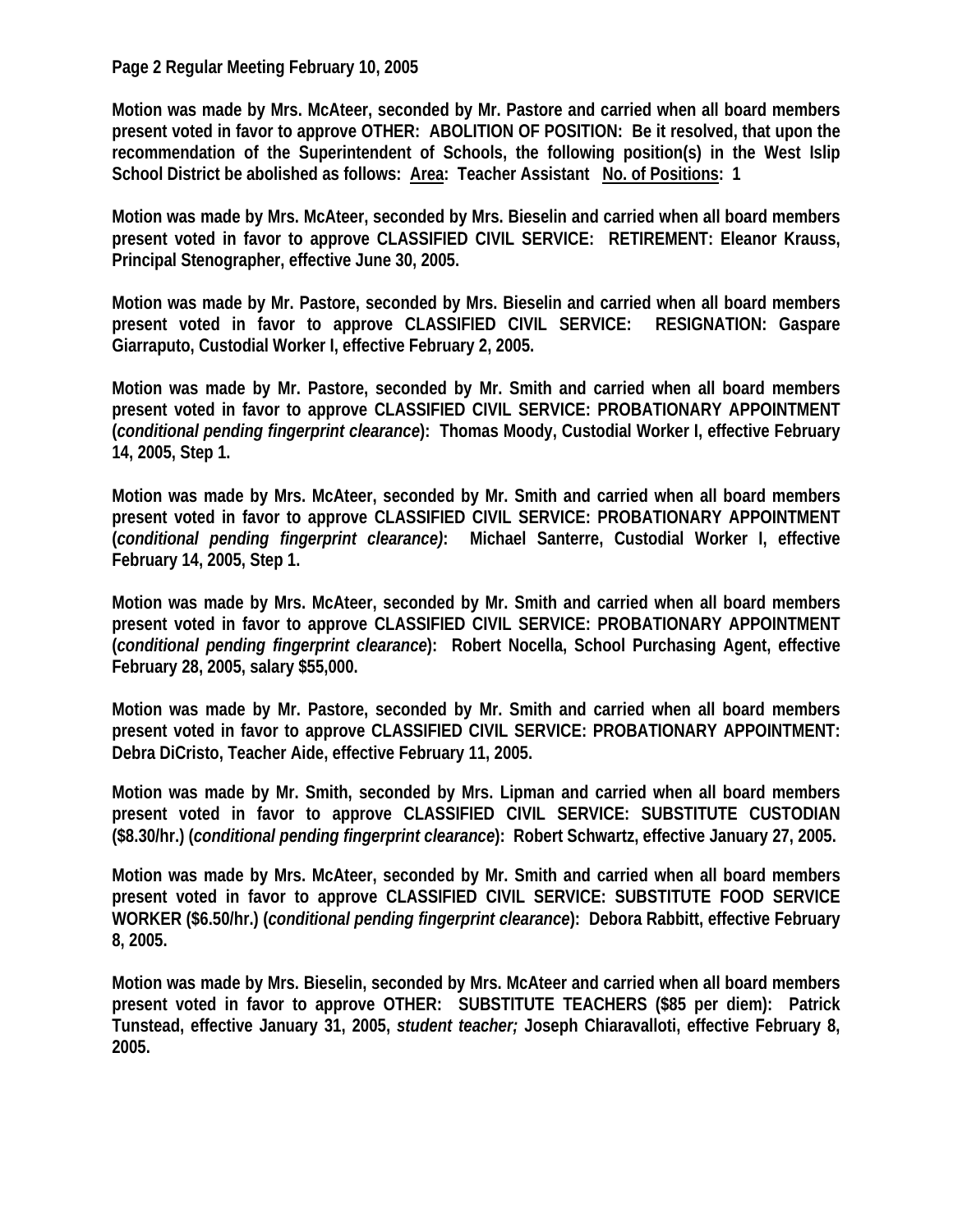**Page 3 Regular Meeting February 10, 2005** 

**Motion was made by Mr. Smith, seconded by Mrs. Bieselin and carried when all board members present voted in favor to approve OTHER: ADVISORS/CLUBS-2004-05 SCHOOL YEAR-2nd HALF: Bayview Elementary School: Vivian Hollinger, Computer Club.** 

**Motion was made by Mr. Hodgson, seconded by Mrs. McAteer and carried when all board members present voted in favor to approve OTHER: ADVISORS/CLUBS-2004-05 SCHOOL YEAR-2nd HALF: Mentor (\$1,000 stipend prorated): Mary Kroll, Science Teacher.** 

**Motion was made by Mrs. Bieselin, seconded by Mrs. Lipman and carried when all board members present voted in favor to TABLE approval of OTHER: 2005 SPRING VARSITY, JV COACHES.** 

**CURRICULUM UPDATE: Mr. Stern reported on Advanced Placement results.** 

**The Finance Committee met on 2/8, as reported on by Mrs. Lipman. The committee reviewed, and with the exception of the following, accepted the warrants as presented by the District's Internal Auditor for submission to the Board: Cash disbursement Schedule 40, Check #128337 to Guercio and Guercio for \$45,660.67.** 

**The Policy Committee, Public Relations Committee, School Board/Student Liaison Committee, and Health and Wellness Committee did not meet. Mr. Hodgson reported on Buildings and Grounds Committee meeting of 2/8. Mrs. McAteer reported on Committee on Special Education/Preschool Special Education recommendations, re: Classification/placement/I.E.P. modifications of students as delineated: CSE ID#3891, 4894, 5308, 3331, 3887, 5451, 5451, 4129, 4525, 5158, 5297, 5297, 5381, 5414, 5587, 5748, 3933, 4859, 5912, 5942, 5266, 5174, 5287, 5290, 5665, 2766, 3187, 3349, 4866, 3011, 3968, 5542, 5705, 5201, 5902, 4172, 5147, 5488, 5635, 4068, 4173, 4775, 5466, 5730, 5750, 5955, 5933, 5934, 5937, 5202, 5924, 5925, 5926, 4836, 5923, 3219, 3820, 5922, 5915, 2797, 2996, 3839, 4618, 5284, 5817, 5753, 5863, 5886, 5908, 5917, 5940.** 

**The Treasurer's Report for December was presented.** 

**Motion was made by Mr. Smith, seconded by Mrs. McAteer and carried when all board members present voted in favor to approve budget transfers, as recommended by Finance Committee.** 

**Motion was made by Mr. Smith, seconded by Mrs. McAteer and carried when all board members present voted in favor to approve the following bond issue change order: \$29,776.73 to JD Posillico, Inc. (for unexpected groundwater level found when reconstruction of the parking lot began at the High School).** 

**Motion was made by Mrs. McAteer, seconded by Mrs. Bieselin and carried when all board members present voted in favor to approve the following Health Service Contracts with West Islip UFSD: Bay Shore UFSD (St. Patrick's, St. Peter's by the Sea and Mark Country Day School) 34 students @ \$480.89 = \$16,350.26.** 

**Motion was made by Mr. Hodgson, seconded by Mrs. Bieselin and carried when all board members present voted in favor to approve the following donations, with thanks: KLD Labs - \$500.00 for High School Robotics Team, and West Islip Swim Club - \$1,700 to purchase scoreboard.**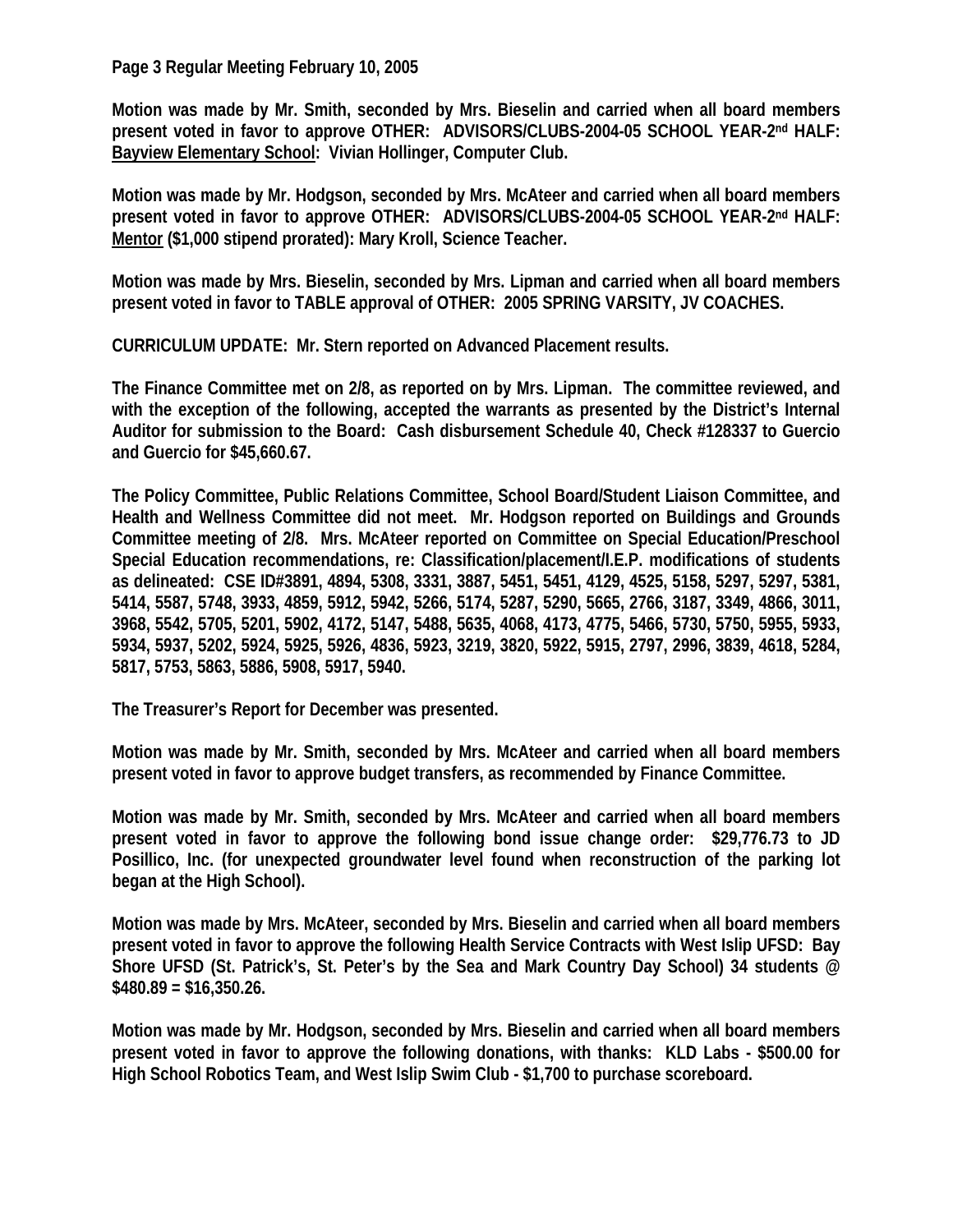**Page 4 Regular Meeting February 10, 2005** 

**Motion was made by Mr. Pastore, seconded by Mrs. Bieselin and carried when all board members present voted in favor to declare the following as excess, and allow the Business Office to dispose of as sees fit: 1987 Chevy dump truck, VIN #1GBHV34KXHJ149351; and 1986 Ford Van, VIN #1FDJE34H8GHB75479.** 

**PRESIDENT'S REPORT: Mr. Micucci mentioned article in today's** *Newsday* **about Coach Tony Mellino, who reached his 300th career win as wrestling coach. Mr. Mellino will be recognized at a future board meeting.** 

**SUPERINTENDENT'S REPORT: Dr. Blau reminded community about WIDE 5K Fun Run on March 6.** 

**Motion was made by Mr. Hodgson, seconded by Mrs. Bieselin and carried when all board members present voted in favor to appoint alternate CPSE Chairperson, 2004-05 school year: Mr. Chris Kaigh, School Psychologist; Ms. Shelly Blumling, Speech Therapist; Ms. Judy Giannotti, Speech Therapist, Ms. Diane Horton-McGinley, Speech Therapist.** 

**"An Invitation to the Public" was held, with three speakers participating. Subjects of concern have been recorded in log.** 

**Motion was made by Mr. Pastore, seconded by Mr. Hodgson and carried when all board members present voted in favor to adjourn to Executive Session at 9:02 PM for the purpose of discussing personnel, negotiations and/or litigation.** 

**Meeting reconvened at 10:20 PM on motion made by Mr. Smith, seconded by Mrs. Bieselin and carried when all board members present voted in favor to reconvene.** 

**Motion was made by Mr. Hodgson, seconded by Mr. Smith and carried when all board members present voted in favor, except Mr. Micucci who was opposed, to approve Terms and Conditions of Employment for Purchasing Agent.** 

**Motion was made by Mr. Pastore, seconded by Mrs. Bieselin and carried when all board members present voted in favor to amend appointment of Robert Nocella as Purchasing Agent, to be conditional pending background and credit check.** 

**Motion was made by Mr. Smith, seconded by Mr. Pastore and carried when all board members present voted in favor to approve resolution suspending teacher named in Executive Session, ("Employee A"), with pay and reassigning her to District Office, effective March 1, 2005.** 

**Motion was made by Mr. Hodgson, seconded by Mr. Smith and carried when all board members present voted in favor to approve Resolution: RESOLVED, that pursuant to § 913 of the Education Law, the employee named in Executive Session is hereby directed to appear for a medical examination in the office of Dr. Ralph Parisi; and it is FURTHER RESOLVED, that Dr. Ralph Parisi, is hereby appointed school medical inspector pursuant to § 913 of the Education Law in order to evaluate said employee's ability to perform her duties.** 

**The Board accepted warrant for Cash Disbursement Schedule 40, check #128337 to Guercio and Guercio for \$45,660.67, after reviewing supporting documentation.**